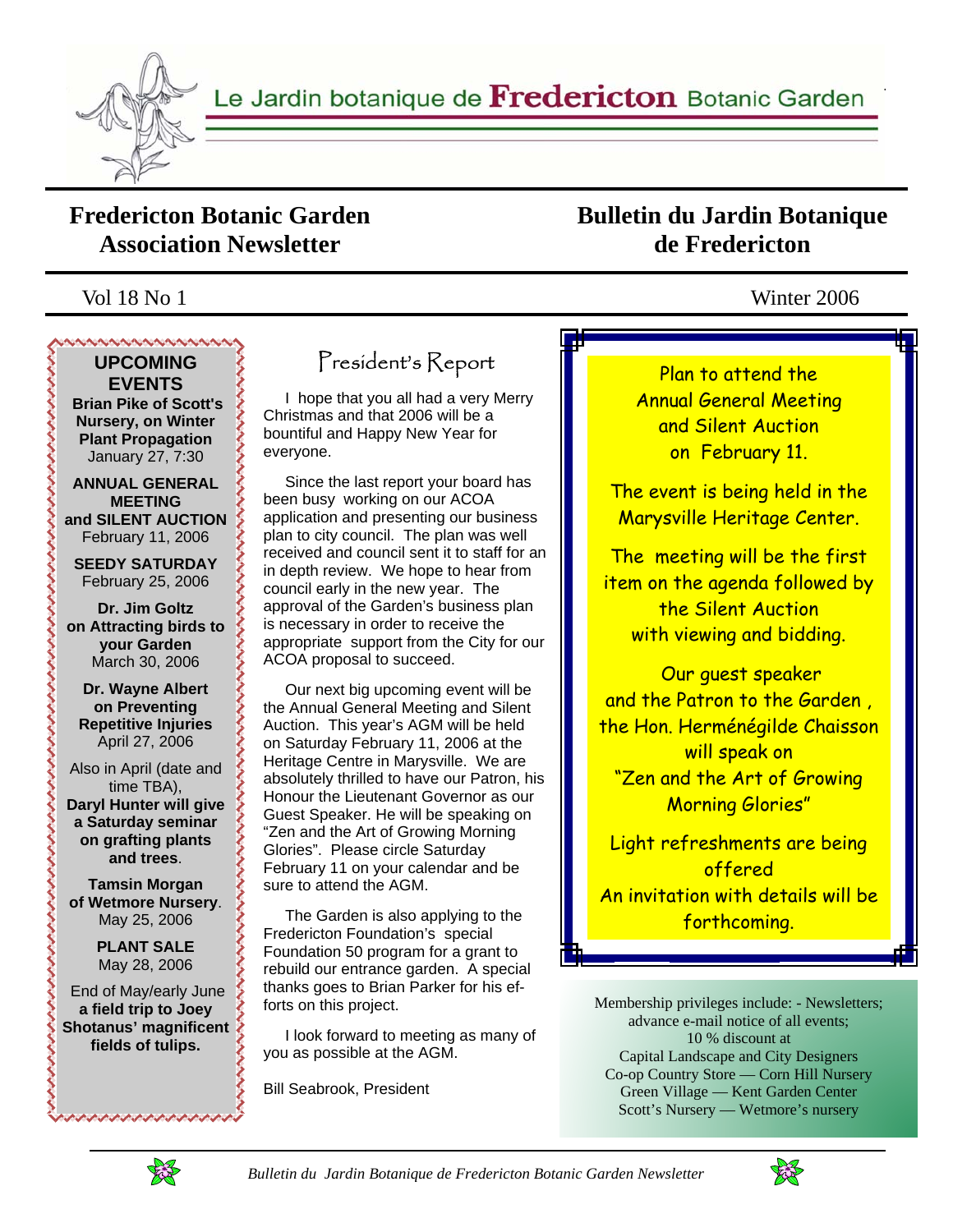*Continuing with the column for the Fredericton Botanic Garden Newsletter:* 

## Plants That Changed the World: Potato

By Jane Seabrook and Richard Tarn

 Take a look at the humble potato. It's a brown, starchy underground stem that is really mostly water (80%). But the mighty potato can, with a milk product like cheese or yoghurt, sustain human life. The potato is the most nutritious of all the world's starchy food crops with more protein, vitamins and minerals than rice, wheat, sorghum or corn.



**Potatoes come in many shapes and sizes** 

 Potatoes came to us from South America in the  $16<sup>th</sup>$  century courtesy of the Spanish conquistadors. In South America the potato was an ancient cultivated crop with many varied forms.....red or blue skin, coloured flesh, and unusual shapes. And even today, potatoes served in restaurants are much more varied than we see elsewhere.

 Archaeological evidence shows potatoes, corn and other food plants were cultivated in the high Andes of South America at least 8,000 years ago. The potato, along with tomato and eggplant, is a member of the nightshade family and has over 2,000 relatives world-wide of which only about 200 produce tubers.

 The term "potato" is probably derived from "batata" – a Caribbean Arawak Indian term for sweet potato. This is not surprising as early explorers and herbalists of the  $16<sup>th</sup>$  century often gave several different plants the same name.

 The early potatoes from South America probably arrived in Spain around 1570 and were small, knobbly tubers and at first were only a curiosity. Most people were afraid to eat them. Gradually, the potato gained popularity. A King's courtier in France posted guards around potato plots during the day and left the plots unguarded at night. Peasants figuring that anything worth guarding might be useful came and stole tubers during the night, and the potato became a common source of food.

 So popular did the potato become that large groups of poor people depended almost solely on the potato for food. This was the origin of the Irish potato famine during which over a million people died of hunger when the Late Blight fungus caused the potato crop to fail several years in a row. The mass migration of Irish people looking for a better way of life settled much of eastern North America.

 Early European settlers to North America brought potatoes with them that had adapted over time to the long summer days and climate of Europe. After three hundred years of adaptation these potatoes looked little like the indigenous South American potatoes. Later some potato varieties were brought to North America from Central and South America. One of the early introductions was 'Garnet Chili', a long, red-skinned curiosity.

 Potatoes grown in Canada by early settlers were not particularly well adapted to our cold spring soils and short growing season. Slowly, farmers selected strains which suited Canadian conditions. Breeding of potatoes by Canadian scientists started in 1934 at the Fredericton Dominion Experimental Farm, now the Potato Research Centre of Agriculture and Agri-Food Canada.

 Currently, the Potato Research Centre is an internationally-known centre for research on potato breeding, molecular genetics, physiology, entomology and soils research. The Potato Gene Repository housed at the Potato Research Centre in Fredericton maintains heirloom and Canadian-bred potato cultivars. The Repository frequently has a display at the Fredericton Botanic Garden's Seedy Saturday. Look for an article on the Potato Gene

Repository in an upcoming issue of Canada's seed savers network publication, Seeds of Diversity Canada magazine. This is part of a long-standing collaboration between research scientists and volunteers dedicated to saving Canada's heirloom seeds and plants.

 Because of their high nutritional value, potatoes continue to be an attractive food in developing countries. The growth in potato production world-wide is in warm climates. Much of the effort of the International Potato Centre in Lima, Peru, one of a number of crop development centres around the world, is devoted to adapting the potato as a "winter window" crop for hot climates. Several North American potato processing companies have recently opened seed potato growing facilities and French Fry plants in China signalling the interest in the potato by the world's most populous nation.



**Shepody, a French Fry Variety bred at the Potato Research Center** 

 So the next time you tuck into a delicious shepherd's pie, perogies, poutine, or a plate of fish and chips, remember that the humble potato came to us from the high mountains of the Andes via the Spanish galleons to Europe and then with our European ancestors to Canada.







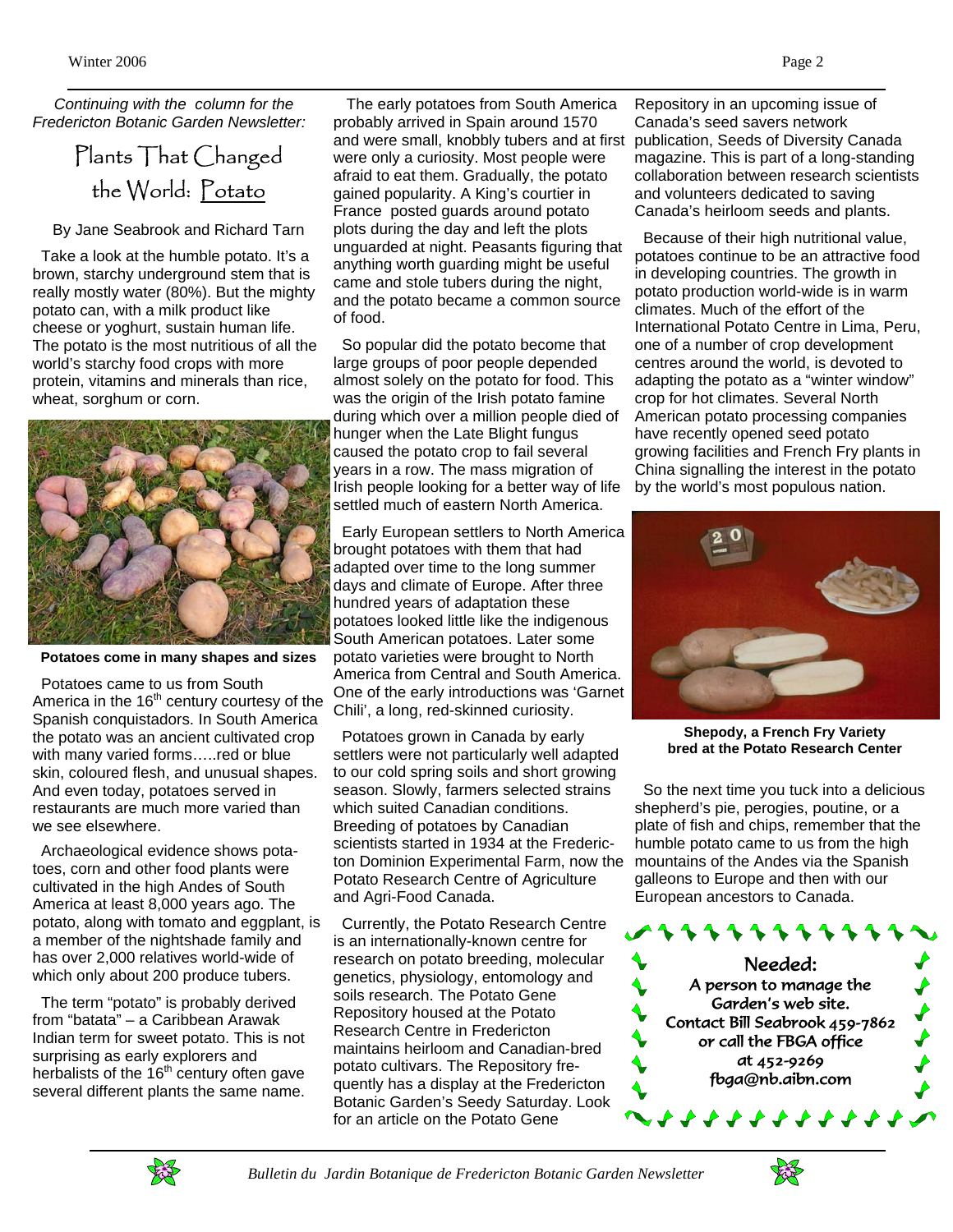# Membership Committee

 The committee extends a hearty thank you to the donors of Christmas gift memberships. We hope that donors were pleased with their decorated Christmas wreath over the holiday season. The Membership Committee in conjunction with the Education Committee enjoyed sponsoring the "Wreath Workshop" this year. The workshop was organized by Janis Boston. It was a wonderful success and we plan to schedule another next November. A special thanks to Karen Cook who provided advice, helpful hints, many of the decorations (and a glue gun etc) for the wreath-decorating. And a sincere welcome to all of the new members - we hope that they and all members will take full advantage of the many benefits of membership in FBGA (listed elsewhere in this Newsletter).

 The Committees are working hard to make the upcoming "Talks in the Garden" Series interesting to a broad range of Fredericton gardeners. With this in mind we would like to encourage our existing membership to bring their friends and relatives to some of these enjoyable evenings.

 The Botanic Boutique was a successful addition to the Treasured Garden Tour last July. Look for the new and improved version in the Membership booth at the 2006 Plant Sale.

**Welcome new members**  John Welling, Lisa Rousseau, Mary Bastin, Daryl Hunter, Valerie and Mark Archibald, Joey Schotanus

# ACORN

#### (Atlantic Canadian Organic Regional Network)

 Gardeners have always known that home-grown vegetables produced without pesticides taste better than vegetables that have travelled long distances to the consumer. Organicallygrown vegetables and meat are becoming much more popular with consumers. Organizations like ACORN provide the framework for producers to grow and market food without pesticides.

 Certified organic food is produced without the aid of artificial insecticides and follows specific standards: no irradiation or sewage sludge is used, no genetically engineered seed or stock is used and careful regulations on the use of manure and compost must be followed. Independent inspectors visit organic farms to verify that growers understand and follow these standards. Growers who follow the ACORN guidelines can market their produce as certified organic.

 To learn more about growing and purchasing organic food, check the ACORN website at:

 http://www.acornorganic.org/ or write to: ACORN 3101 Hwy 236, RR#1, Kennetcook, NS B0N 1P0

### **8th Silent Auction 2006 by Nadia and Nancy**

**On Saturday, February 11 the Fredericton Botanic Garden Association is holding its 8th Annual Silent Auction.** 

**This message is a request to the membership for donations to this Silent Auction. In past years we have had a wonderful selection of items to bid on and a great time bidding against each other. We also have fun interacting with everyone there and going home with our treasured successes. On top of this, we end up raising money for the garden that is 100% profit.** 

- **New location This year we will meet at the Marysville Heritage Centre on McGloin Street.**
- **New Schedule We plan to hold the Business Meeting prior to the Silent Auction.**

**We are hoping that the schedule change will encourage a larger turn out. We look forward to the wonderful items you donate, and encourage you to go one step further and bring a friend. Bring two. A detailed list of items being auctioned will be emailed to those of you on our list as the time approaches. No item will be too small or too large. Anything of value will be welcomed. Our well known refreshments will be served. We plan some live entertainment and we are very excited about our speaker this year, so please come.** 

> **Items may be dropped off at: 542 Pederson Crescent, between 3-5 p.m. Mon-Fri until February 9 454-5864**